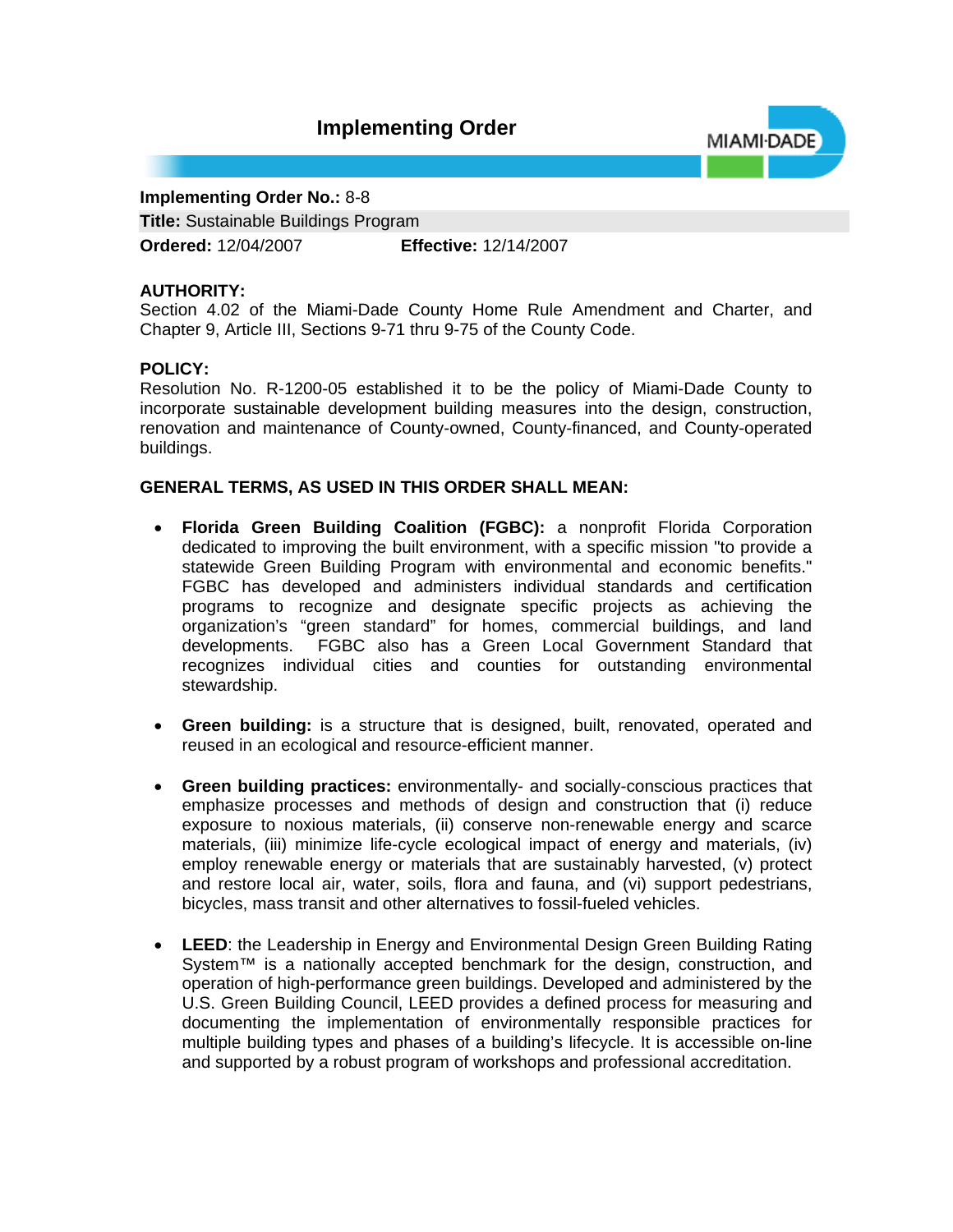- **LEED-NC:** LEED for New Construction the LEED Green Building Rating System that focuses on the design and construction process for new construction and major reconstruction of buildings. It is most frequently applied to high-performance commercial and institutional projects, with a focus on office buildings, K-12 schools, multi-unit residential buildings, manufacturing plants, laboratories and many other building types.
- **LEED-EB:** LEED for Existing Buildings the LEED Green Building Rating System that provides a recognized, performance-based benchmark for building owners and operators to measure operations, improvements and maintenance on a consistent scale.
- **LEED-CI:** LEED for Commercial Interiors the LEED Green Building Rating System that establishes the green benchmark for tenant improvements.
- **New construction:** is the design and construction of any new building, or an addition to an existing building.
- **Major renovation/remodel:** is any design and construction project that alters an existing building where the cost of construction is equal to or exceeds 50% of the building's replacement cost.
- **Non-major renovation/remodel:** is any design and construction project that alters an existing building where the cost of construction is less than 50% of the building's replacement cost, but in excess of \$1 million.
- **Ordinance:** is the Sustainable Buildings Program Ordinance that amended Chapter 9 of the Code of Miami-Dade County, Florida.
- **Renovate:** is to improve or repair the condition of a building.
- **Sustainable building:** means building processes that integrate materials and methods that promote environmental quality, economic vitality, and social benefit through the design, construction and operation of the built environment.
- **Sustainable Buildings Program:** The procedures necessary to implement the policy set forth in the Ordinance shall be referred to in the aggregate as the Sustainable Buildings Program.
- **USGBC:** A 501(c)(3) nonprofit organization, the U. S. Green Building Council is a nationally recognized coalition of professionals from across the building industry, whose mandate is to promote the development and operation of buildings that are environmentally responsible, profitable, and healthy places to live and work. USGBC has regional chapters throughout the country (75 chapters in 2007), including the South Florida Chapter, of which Miami-Dade County is a member organization. USGBC developed and administers the LEED Green Building Rating System™.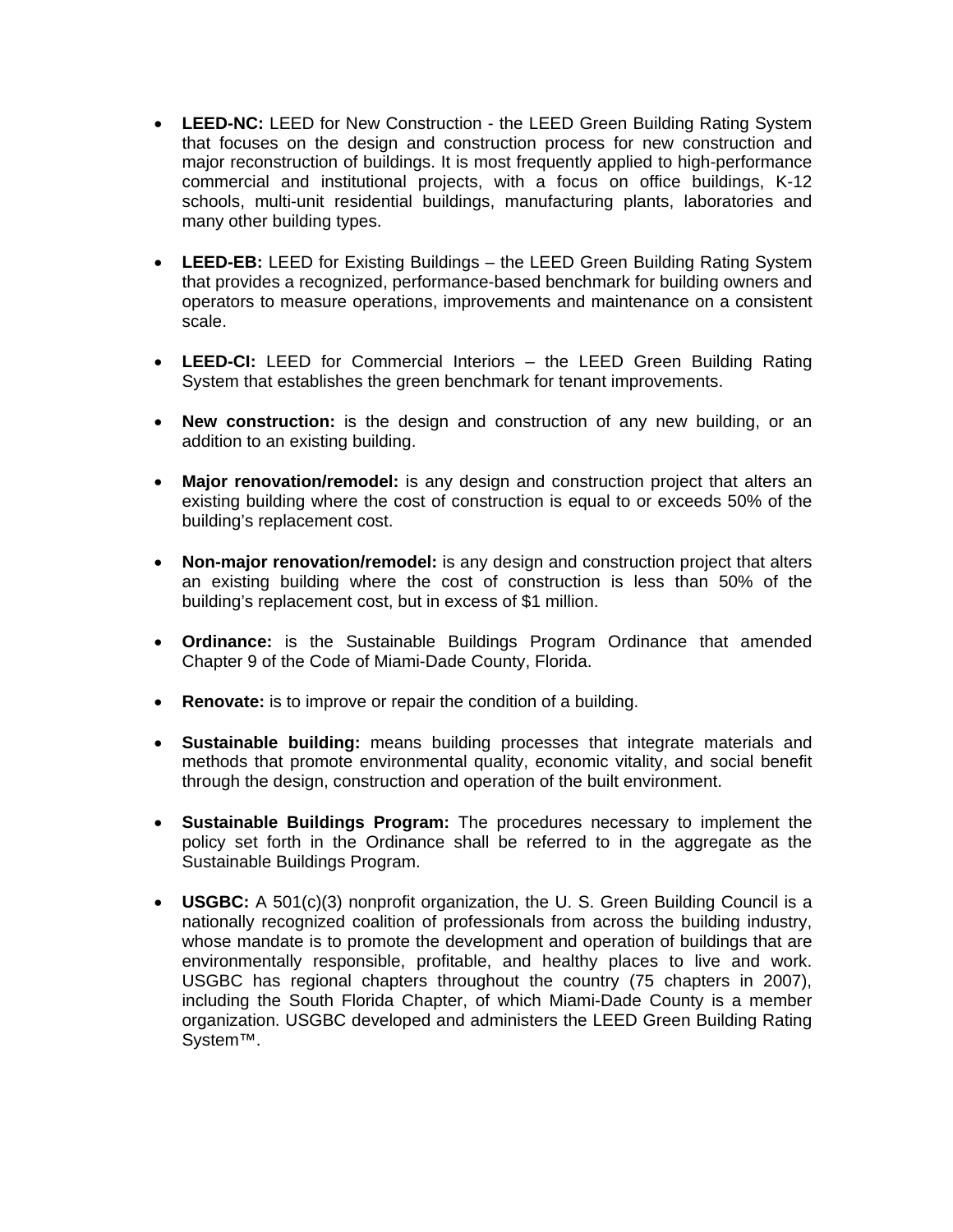# **STANDARDS:**

Except as provided for elsewhere in this Implementing Order, the primary mechanism for determining compliance with the Ordinance shall be the U.S. Green Building Council's LEED Rating System. All construction projects for which a design team was selected subsequent to the effective date of this Implementing Order shall be required to meet the standards delineated herein. Compliance shall be determined by completing a formal certification process with the U.S. Green Building Council, or as otherwise directed by the Sustainability Manager.

- New Construction: All new construction projects shall be required to attain "Silver" or higher level rating under the LEED -NC Rating System.
- Major Renovations & Remodels: All major renovations/remodels shall attain "Certified" or higher level rating under the LEED-NC Rating System.
- Non-major Renovations/remodels: All non-major renovations/ remodels begun shall attain "Certified" or higher level rating under the appropriate LEED Rating System such as LEED-NC, LEED-EB or LEED-CI.
- Renovation, remodels, and other building upgrades not meeting the above criteria are encouraged to incorporate the maximum number of LEED-approved green building practices as are feasible from a practical and fiscal perspective; however, LEED certification will not be required.
- Substitution of Standard: the requirement for applying the appropriate LEED standard under any of the above-referenced categories may be exempted or modified due to special circumstances of the project. Such exemption or modification shall be for the express purpose of ensuring the use of the most appropriate or relevant rating standard, and shall not, in any way, exempt the requirement to apply green building practices to the maximum extent possible. This substitution process shall be administered by and through the Sustainability Manager.

#### **DEPARTMENT RESPONSIBILITY:**

#### **All County Departments:**

To implement the above policy, all County departments that are responsible for the financing, designing, developing, constructing, and managing County-owned buildings shall implement the following requirements or instructions:

• Utilize the most current USGBC LEED criteria available to incorporate green building practices in the planning, design, and construction of all new buildings, setting at a minimum, the level of "Silver" in the LEED-NC Rating System. Language specific to this requirement shall be incorporated into all related contracts. Additionally, all projects shall be registered as "green building" projects through the USGBC.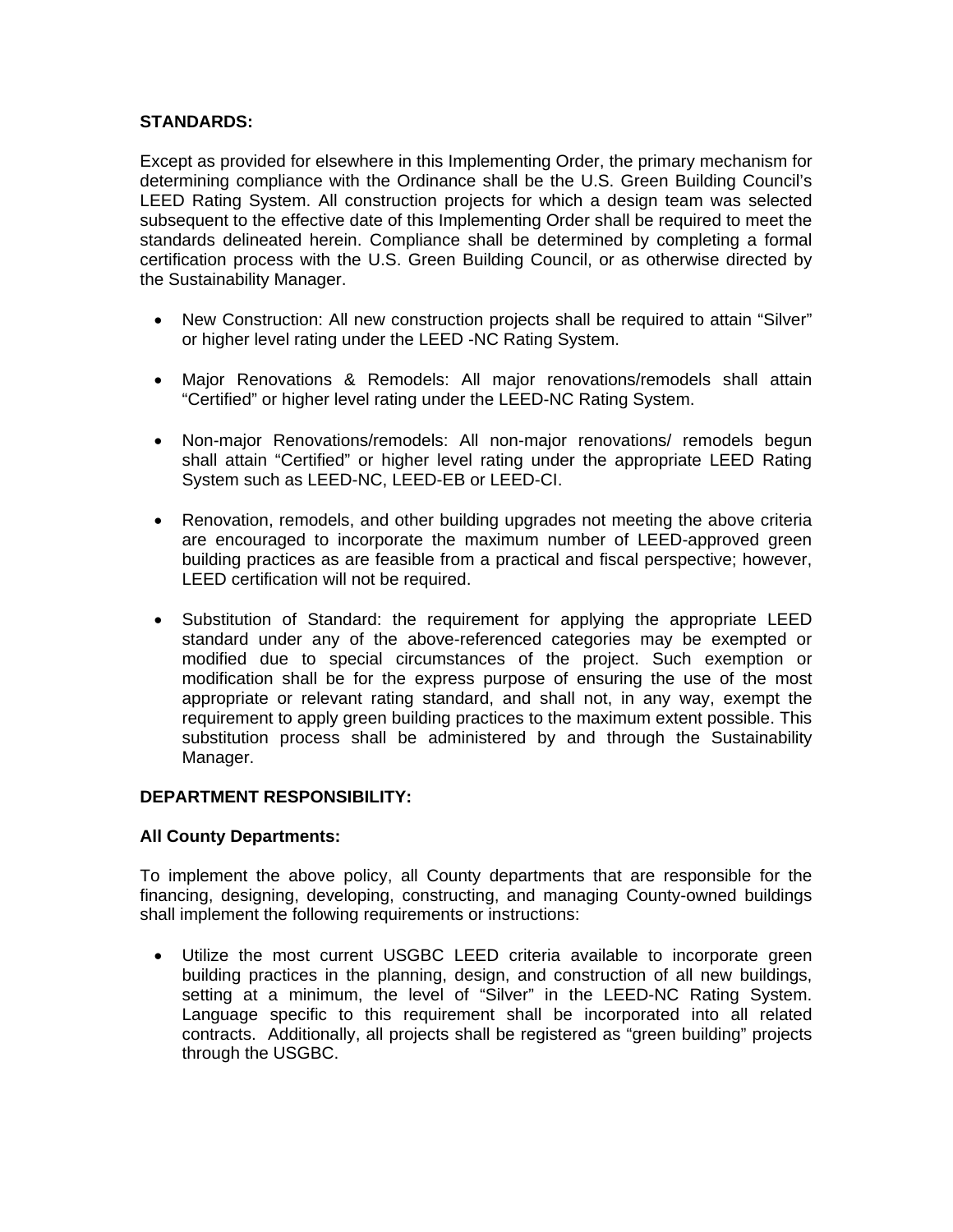- Utilize the most current USGBC LEED criteria available to incorporate green building practices in the planning, design, and construction of major remodel/renovations, setting as a minimum a "Certified" rating in the LEED-NC Rating System. Language specific to this requirement shall be incorporated into all related contracts. All such projects shall be registered as "green building" projects through the USGBC.
- Utilize the most current USGBC LEED criteria available to incorporate green building practices in the planning, design, and construction of non-major renovation/remodels, setting as a minimum a "Certified" rating under the appropriate LEED Rating System such as LEED-NC, LEED-EB or LEED-CI. Language specific to this requirement shall be incorporated into all related contracts. All such projects shall be registered as "green building" projects through the USGBC.
- Submit quarterly status reports to the Office of Sustainability providing information relative to LEED checklist accomplishments for registered projects.
- County departments that develop, construct, and/or manage County-owned buildings, or those that have a role in the development regulatory process, shall be expected to designate, as liaison with the Office of Sustainability, a staff member who has knowledge or expertise in project management, architecture, landscape architecture, design, engineering, resource conservation, budget analysis and/or other skills as needed.
- All other County departments shall designate a staff member to act as a liaison with the Office of Sustainability for purposes of coordination and education on existing and future County initiatives as part of an overall sustainability strategy.

#### **Office of Capital Improvements**

The Office of Capital Improvements (OCI) will be responsible for:

• Ensuring that all qualifying County construction contracts contain specific language requiring compliance with the Sustainable Building Ordinance.

#### **Department of Procurement Management**

The Department of Procurement Management (DPM) will be responsible for:

• Including, as directed by the Sustainability Manager or OCI, appropriate language into procurement contracts to ensure compliance with the Sustainable Building Ordinance.

#### **Sustainability Manager**

The Sustainability Manager shall be tasked with directing and coordinating the County's sustainability ("green") policy, and with the collection and dissemination of information related to the County's sustainability initiatives. Specifically, the Sustainability Manager will be responsible for ensuring that the following functions are performed within County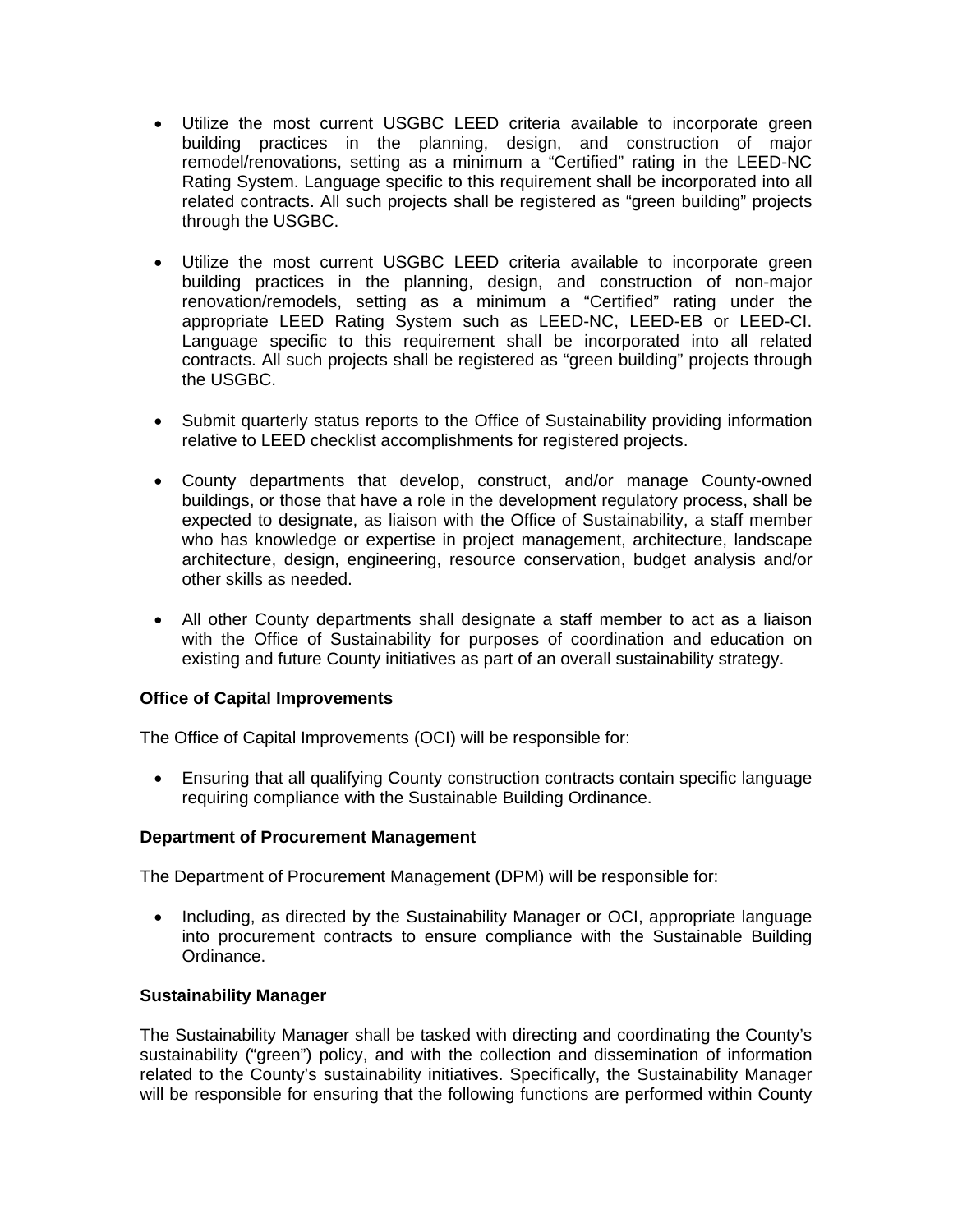government, either as a direct task or indirectly by working with designated departments within Miami-Dade County:

- Maintaining a comprehensive list of all current building projects, including new construction, major and non-major renovations/remodels, and tracking the progress of each such project as it relates to LEED compliance. This file will contain, but not be limited to, data relating to the specific LEED criteria targeted during the design phase, and the progress of each desired criteria throughout the building process.
- Chair the Sustainable Buildings Committee, which will be comprised of departmental Sustainability Liaisons and/or other technically knowledgeable representatives from key County agencies. This committee shall support the Sustainability Manager in the implementation of the policies set forth in this Implementing Order. Every effort should be made to ensure that the Committee includes members or support staff with professional accreditations, certifications, licenses or special proficiencies that can provide technical support to the Sustainable Building Program on such matters as training on LEED or other compliance standards, green building technologies, specific project reviews, and sustainability policy and research. The Committee shall be comprised of, at a minimum, representatives from the following departments: Miami-Dade Aviation, Building, Building Code Compliance, Consumer Services, DERM, Miami-Dade Fire Rescue, GSA, Office of Capital Improvements, Planning and Zoning, Park and Recreation, Procurement, Public Works, Solid Waste Management, and Miami-Dade Water and Sewer.
- Establishing guidelines for evaluating requests for exemption from the LEED certification standards. The Sustainable Building Committee (or designated staff thereof) shall be tasked with addressing petitions for specific exemptions from the ordinance and making recommendations to the Sustainability Manager or designee. The unique characteristics of a particular project shall not exempt it from applying green building practices to the maximum extent possible, and it is expected that all projects will incorporate as many LEED-approved green building practices as are feasible from a practical and fiscal perspective. The Sustainable Building Committee may, where it deems appropriate, recommend that the Sustainability Manager or designee substitute an alternative rating system (e.g. FGBC "Green Home" or "Green Development" Standard); substitute an alternative rating standard (e.g. LEED- CI, rather than LEED-EB); or craft a specific rating methodology for evaluating a project that is deemed to be exempt from, or infeasible to comply with, LEED certification standards. Final decisions regarding exemptions or substitutions shall rest with the Sustainability Manager.
- Preparing annual progress report summarizing County performance under Sustainable Buildings Program.
- Maintaining a database of all existing County sustainability initiatives.
- Serving as the County liaison with the South Florida Chapter of the U.S. Green Building Council, and other appropriate entities to ensure that the County is current with "best practices" in sustainability.